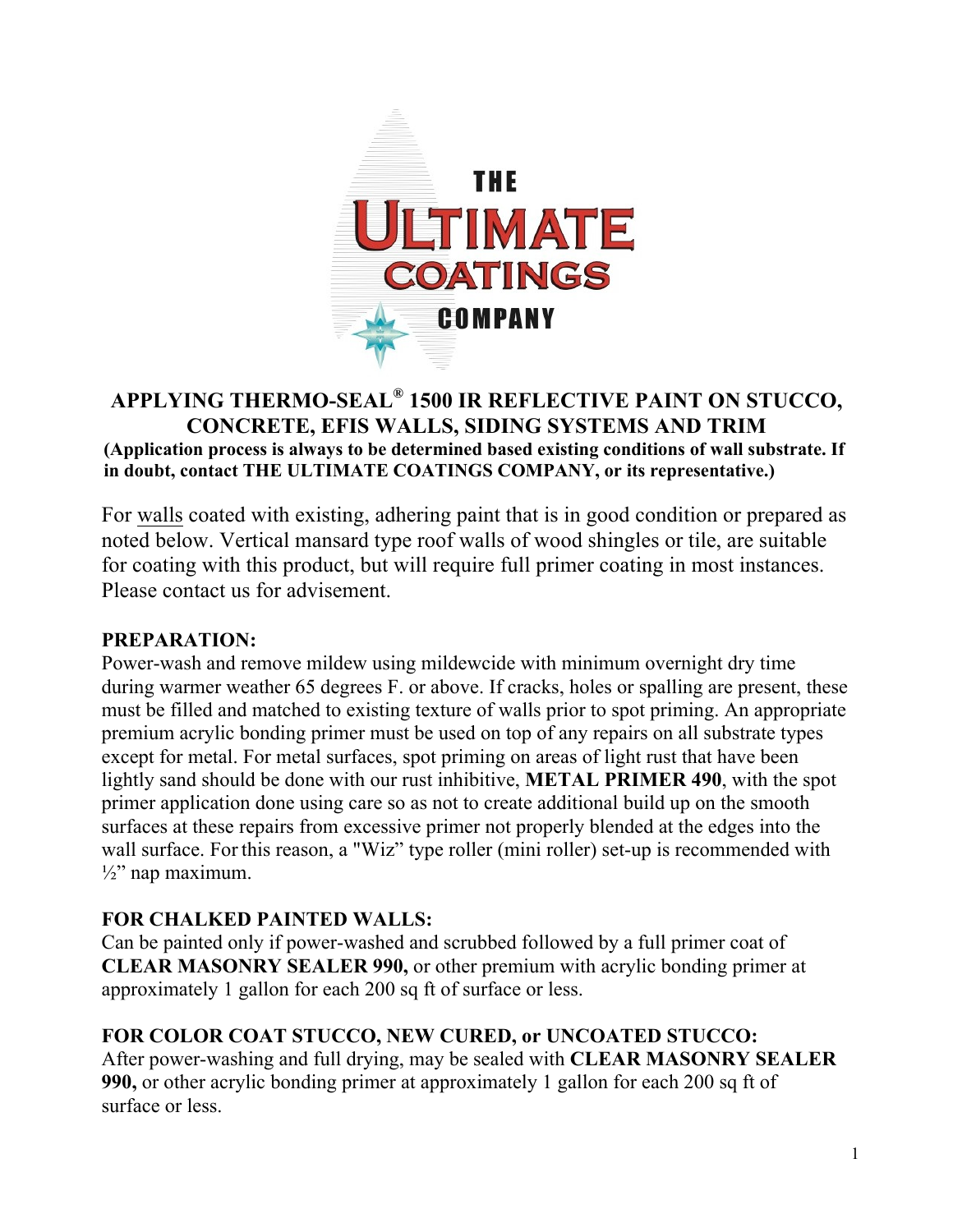# **FOR DETERIORATED STUCCO or CONCRETE SUBSTRATES:**

Where repairs to surfaces are needed**,** clean and wash stucco or concrete surfaces prior to repairs. Patch all holes and significant blemishes. Walls and horizontals may then be spot-primed with an acrylic bonding primer or sealed in full with **CLEAR MASONRY SEALER 990**. Where greater consolidation or questions about the strength of the substrate exist, an Epoxy Primer system may be a good idea. Test a small area in advance of finish coating to determine if primer(s) and repairs are compatible and produces strong bond before proceeding to finish. TEST by applying yellow masking tape to the primed surface after it is completely dry and settled (6-8 hours), pull tape off quickly. If a substantial amount of primer sticks to the tape, it means there is a bonding problem and another primer must be utilized.

Manufacturer's suggested drying time for sealer/primer(s) must be correctly followed, or successive topcoats may not dry properly and **THERMO-SEAL**  may fail and bubble.

### **HARDIE PANEL OR HARDIE BOARD or EFIS:**

Fully prime new HARDIE or EFIS products including the bottom or open edges/reveals before topcoat finishing with THERMO-SEAL 1500 as below. This is to be done even case of of factory primer on the material.

# **FINISH COATING APPLICATION**:

With sprayer: Apply **THERMO-SEAL** with airless sprayer with a steady horizontal pattern in 3-4" overlaps moving bottom of roof to peak, then repeating. Airless sprayers with a minimum pressure of 2500 psi using spray tips with a fan diameter of 10"-12" are ideal (tip sizes 5-21 to 5-23 or, 6-21 to 6-23). Please note that the smaller diameter tips will take more time to apply material because less material is applied. When back-rolling more material on wall is better in first coat. Care must be taken to ensure that the coating is not piled up on the wall surfaces and that excessive material does not sag down. Should this occur, pressure on the sprayer must be lowered. Distance from wall should be 12-18". It is recommended that a second man follow the spray man with a 1/2" nap roller should over-application of paint occur (paint sagging), fully back-roll out the coating.

# **THINNING:**

The coating may be thinned with clear, clean water. This can be done at a maximum of 1 quart per 5 gallons of coating. Should sprayer not be moving coating sufficiently for efficient application, consider using a larger diameter spray tip before adding water. The key is never to over-thin **THERMO-SEAL** product.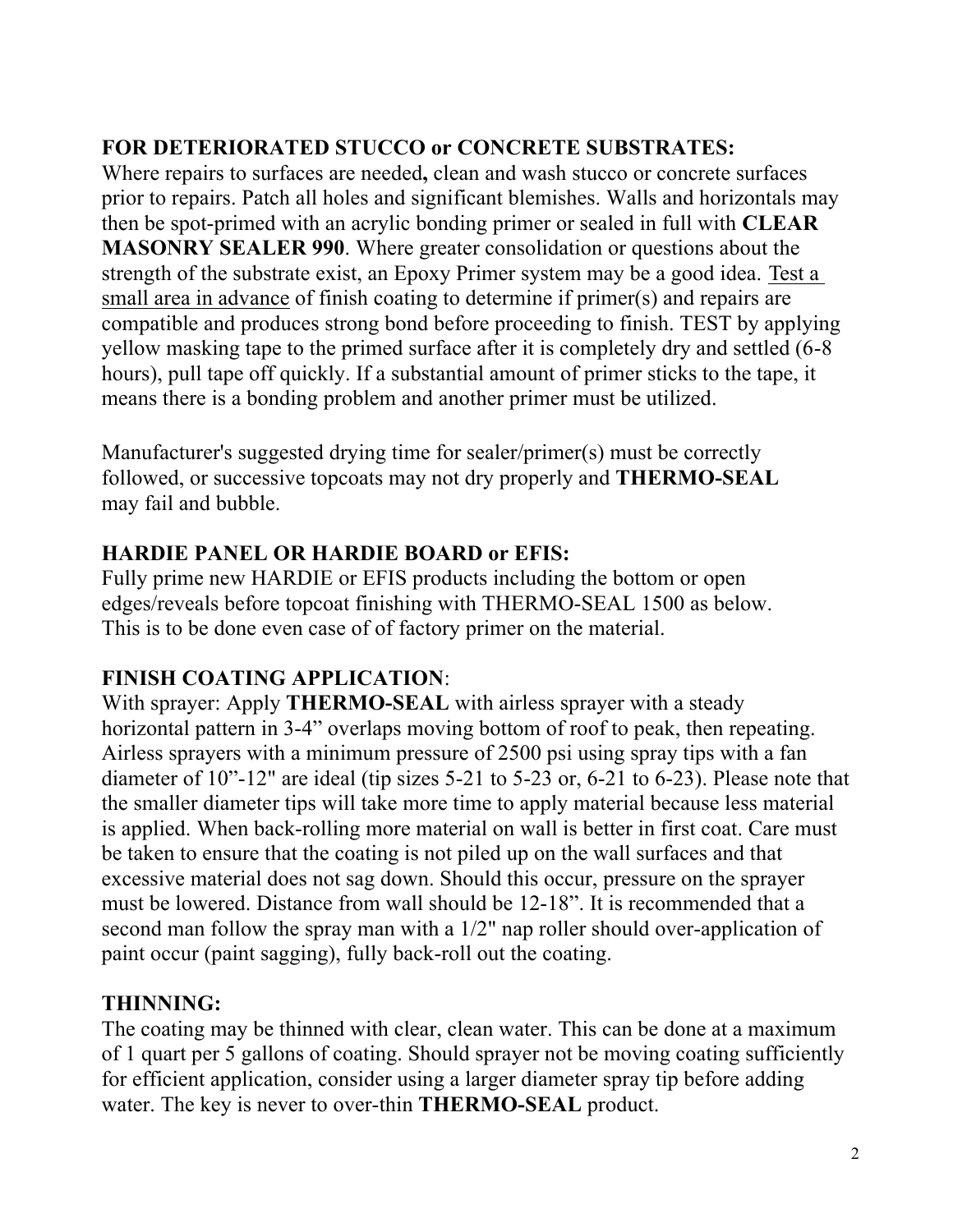# **BACK-ROLLING:**

Rolling out (back-rolling) sprayed vertical surfaces, using a roller, may be done on first coat within a timescale generally of 1- 5 minutes after application depending upon air and wall temperature. This will ensure the best level of adhesion. Backrolling will also ensure a better final finish appearance and will be a selling point to owner because it is a superior job. Although it takes more time, back-rolling it unarguably provides the best results with this high build paint. Hot weather will accelerate set-up time and may require immediate back-rolling to ensure proper layoff of coating.

# **RE-COAT TIME:**

Re-coat time is 2 hours at 70 degrees F. If surface temperature is lower than air temperature or there is high humidity, dry time for re-coat will be longer. Surface should not be sticky to the touch in any way prior to re-coat. If more than 2 hours has passed and this is still the case, you must wait until the coating has fully dried. Failure to do so will result in paint coating failure and/or bonding problems.

**NOTE:** Product may just be hand-rolled for both or one coat utilizing <sup>3</sup>/4" nap, 100% wool or wool blend, roller cover. Finishing with down strokes is recommended for each pass to ensure coating flows to a uniform surface when dry.

# **NUMBER OF COATS:**

A minimum of 2 coats should be applied over properly prepared existing painted surfaces in order for warranty requirements to be met and for longer-term durability.

# **MINIMUM FILM THICKNESS:**

**A film thickness of 6-8 wet mils per coat should be achieved for 3-4 dry mils per coat.** A mil gauge used on wet surfaces, should be utilized if applicator is unsure of coverage. The mil gauge should be used to ensure Applicator's knowledge of material's correct millage is achieved. Use of good painting practices and these guidelines yield coating maximum of 200-225 sq ft per gallon, depending upon heat and humidity, tip size.

# **FAILED PRIOR COATINGS:**

**Failed prior coatings that are flaking or lifting in most locations must be removed completely before recoating,** particularly if they are elastomeric or other coatings. Ultra-high pressure power washing with containment and/or water-based chemical stripper must be used. Old surface coatings that remain must be removed in full. If not, new successive primer and finish coatings will fail and bubble. Surfaces